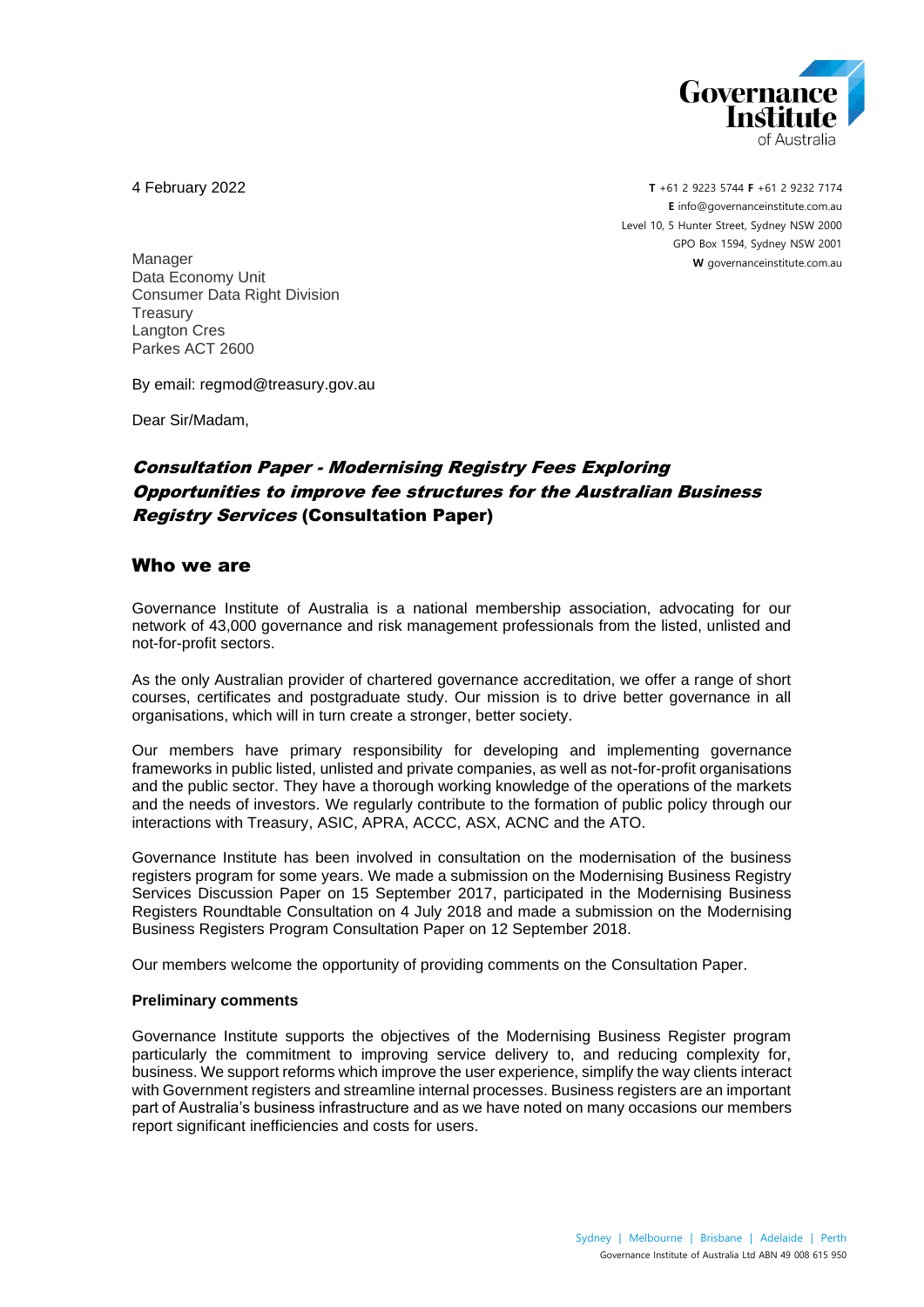Some of the key issues our members experience daily as part of their interaction with the current registers, which need to be addressed as part of the reform, include:

- A lack of interaction between registers, so that a minor change in details requires lodgement of multiple forms
- A lack of integration between the ACNC and ASIC registers
- An inconsistent approach to payment options across forms and registries
- A confusing approach to fee increases, which are often applied in an ad hoc manner
- The high level of Australian registry fees compared to other jurisdictions
- Inflexible and out-dated methods for payment. Having a number of different options available to make payments would be more efficient
- Onerous 'wet ink' signature obligations for non-critical documents accompanied by very tight lodgement deadlines, which can often expose the company to late fees
- The current system of forms and deadlines does not adopt a well-structured or consistent approach, which leads to inefficiencies in terms of time spent by companies in administering these matters as well as exposing the company to the likelihood of late fees
- An inflexible and bureaucratic approach to late fees and significant red tape in late fee waiver applications.
- The current lodgement deadlines under the Corporations Act were set up when each State operated its own ASIC office utilising over-the-counter lodgements. Given the change in structure of the ASIC offices and the rise of digital transactions, there has been no deadline adjustments to take into account these changes and also changes related to reduced postal services as well as the impact of COVID-19 on transport infrastructure and services,
- Companies cannot interrogate their own information on the register which makes searching for information very difficult. Companies should be able to do this, without having to pay a search fee to review such information.

#### **Key recommendations**

Governance Institute makes the following recommendations:

#### **Operation of registers**

- provisions dealing with the detail of the operation of the registers be included in regulations. This allows the Government to respond more quickly to changes in technology which impact on how users interact with the registers
- the Registrar have maximum flexibility to carry out registry functions. For example, the discretion to introduce new forms as the need arises and introduce new ways in which information is notified to, or corrected by, the registry
- the time periods for lodgement of documents and notification of information be reviewed to ensure consistency of lodgement time periods
- users to be able to lodge all documents electronically and receive immediate verification of lodgement
- changes to details be notified to the registry once, which would then flow through to each affected company – for example, in a group of related companies with common directors, an update to the address of a director should flow through automatically to all relevant companies of which that person is a director
- improvements made to the linkages between the ASIC and ACNC registers
- dispense with onerous and unnecessary 'wet ink' signature obligations. For example, all directors must provide an original signature on a Compliance Plan that has a 14- day lodgement deadlinethe search functions within the registers be upgraded to enable users to search across the data bases in a more efficient and effective way
- restoration of the chat function on the Registry website. Our members report this function was efficient and frequently meant there was no need to contact the ASIC Call Centre
- The Call Centre be retained to assist users, and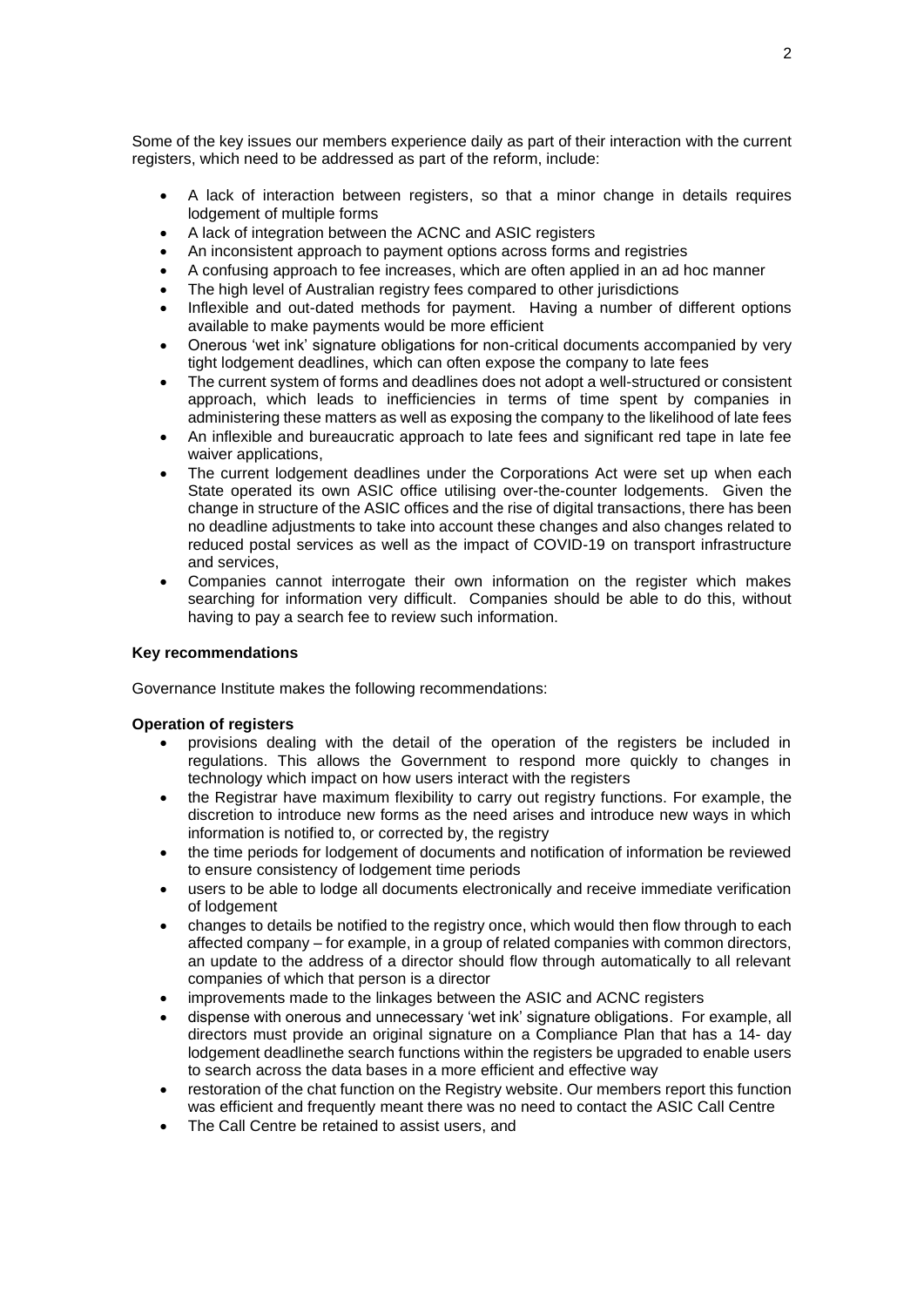• The registry introduce 'account managers' for large transactions and high volume users to improve the consistency of decision making and to act as a point of contact for more complex queries.

### **Payments and invoicing**

- current payment processes be redesigned so that they are more intuitive and efficient
- payment options for all registry items (including late fees) be consistent and expanded to include B-Pay, Post bill pay, EFT and credit card (including AMEX) and there be flexibility to enable new payment options as they are developed
- the new Registry adopt more modern processes for invoicing, drawing on the practices of other agencies and regulatory bodies which issue email or automated requests for payment including links enabling payment
- there be standard payment options across Commonwealth and State registries
- registry payment processes also be streamlined and simplified to make it easier for companies to pay for lodgements and allocate monies to companies within a corporate group

### **Access to registers**

- a company secretary or registered agent be able to access all of their company records using the one login or identifier
- a company be able to access all of its registry data, including the ability to download previously submitted forms, at no charge. This access should be extended to the data of a company group. A registered agent should be able to access all of the company records of companies of which they are the registered agent at no charge
- our members broadly support further reduction or removal of digital retail search fees but consider while officeholders' personal details remain publicly available, retail search fees should be retained to discourage inappropriate searches by the general public looking to misuse this information
- once the new Register is operational the amount of information obtainable about officeholders should be limited to their name, Director ID and service address.
- state registries be given free access to information contained on Commonwealth registers and the Government re-use data it already holds to facilitate verification and eliminate the need for users to input information multiple times

### **Fees generally**

- annual fee CPI Indexed fee increases be replaced by larger increases less frequently
- the high level of Australian registry fees be considered in the context of fees in other jurisdictions which are much lower and which, when added to other charges levied on companies such as AFSL fees, industry levies and fees levied on foreign companies acts as a disincentive for these entities to remain registered in Australia. It would also be useful to understand as to what regulatory functions these fees will be applied

### **Late fees**

- given the important role they play in encouraging compliance, our members endorse the proposals to simplify the late fee regime and a tiered approach
- the Registrar hase more flexibility and discretion under the late fee waiver rules, particularly in light of the impact of COVID-19 on lodging of documents over the last two years

### **Operation of Director ID**

- the details of an officeholder's date and place of birth and their address should not be made publicly available and officers be able to nominate an address for service. The extraordinary increase in cyber security threats and scams and identity theft experienced during COVID-19 make the introduction of these safeguards even more pressing
- an identification number be introduced for company secretaries as a matter of priority, which could be their Director ID for those company secretaries who are also company directors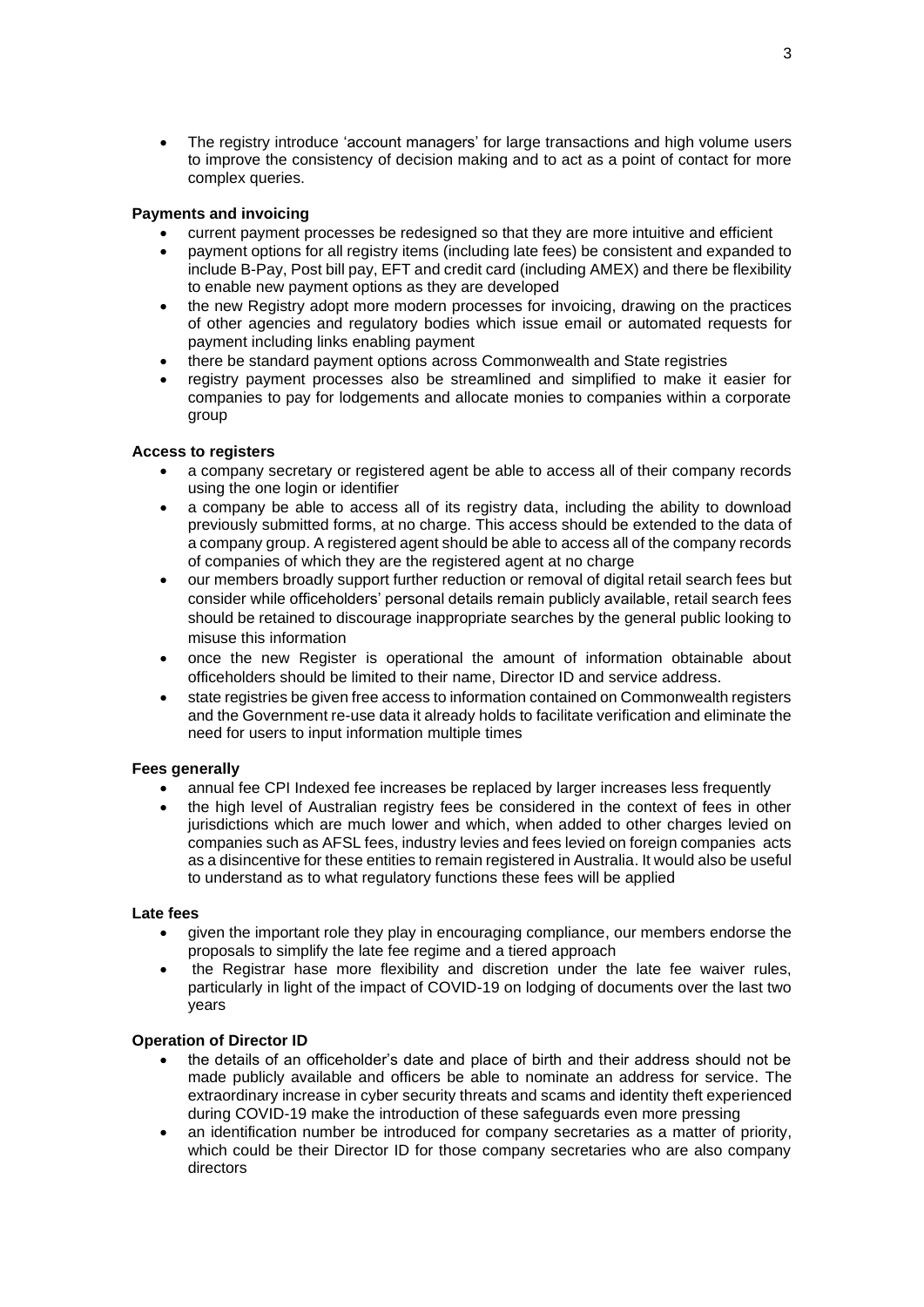• once in place the public register display the officeholder name, Director ID and service address only.

We provide more detailed comment on the questions in the Consultation Paper of interest and importance to our members in the attachment.

If you wish to discuss any of the issues raised in this letter, please contact me or Catherine Maxwell.

Yours faithfully,

NAFOS

Megan Motto CEO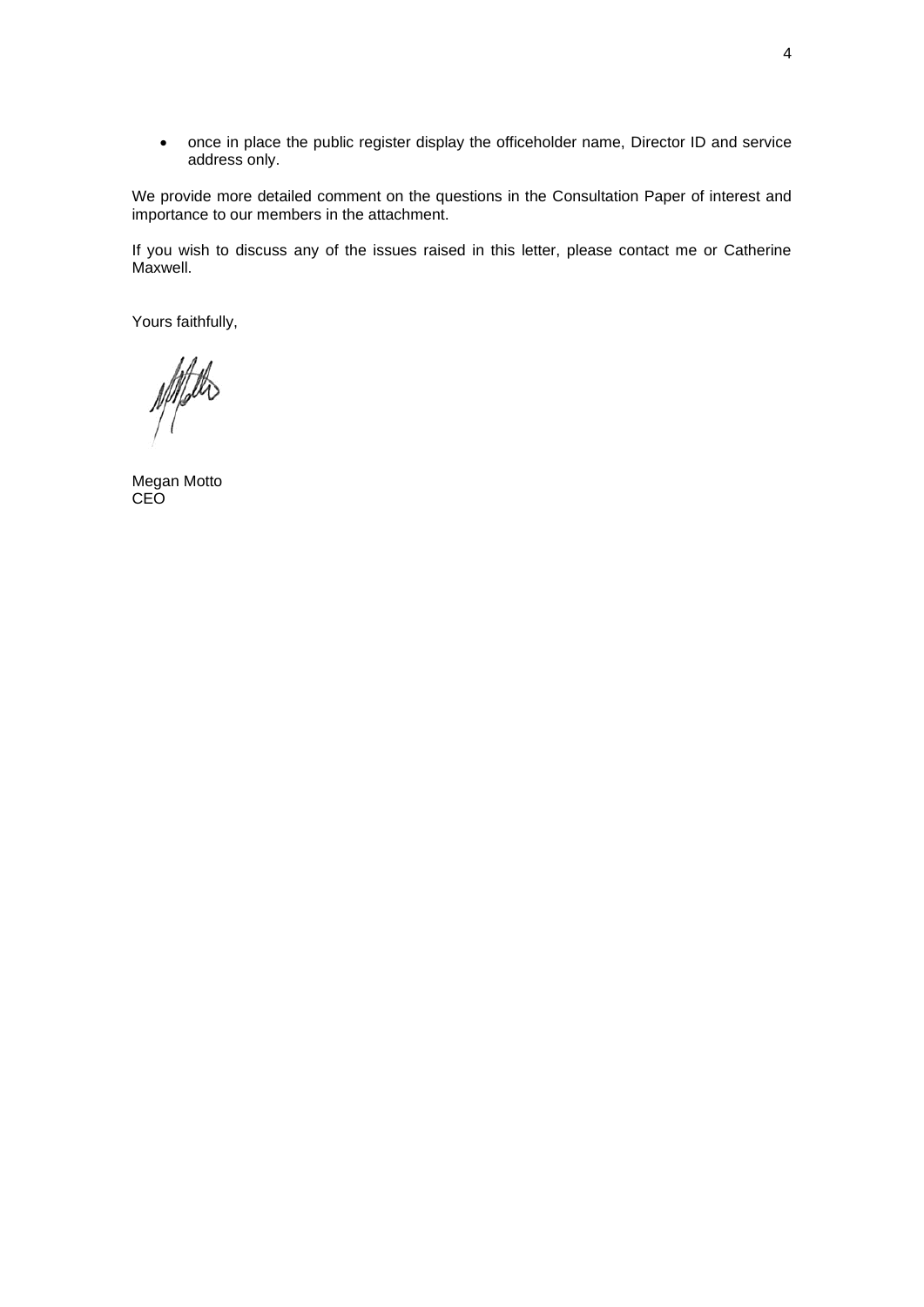## Attachment

### Fees generally

A long-standing source of frustration for our members is the annual fee CPI Indexed fee increase. These increases are typically odd amounts, for example \$3 or \$12, which are complex to administer and necessitate the annual adjustment of internal processes and templates. For some of our members who conduct businesses providing company secretarial services to a range of clients it is often difficult and complex to explain these annual fee increases to clients. Our members consider there should be larger increases, less frequently, say on a three yearly cycle.

Our members also recommend the high level of Australian registry fees be considered in the context of fees in other jurisdictions which are much lower and which when added to other charges levied on companies such as AFSL fees, industry levies and fees levied on foreign companies acts as a disincentive for these entities to remain registered in Australia. Some members report overseas companies being levied at the maximum rate despite very limited Australian activity. For our members with global operations or clients in other jurisdictions it can be difficult to explain or justify these fees. By comparison fees charged by the [UK Companies House](https://www.gov.uk/government/publications/companies-house-fees/companies-house-fees) are significantly lower.

## Search fees - Question 1 Are you supportive of a further reduction to or removal of digital retail search fees?

Our members broadly support a further reduction or removal of digital retail search fees. The ability to search the register is particularly important to facilitate the conduct of business. However, they consider that while officeholders' personal details remain publicly available retail search fees should be retained to discourage inappropriate searches by the general public looking to misuse this information. They also consider that once the ABRS is operational the amount of information obtainable about officeholders should be limited to their name, Director ID and service address.

Searches for banned and disqualified officeholders should remain free as these searches form an important function.

A company should be able to access all of its registry data at no charge. This access should be extended to the data of a company group.

Our members consider that search fees for ASIC/ABRS agents should be removed which would allow them to access historical documents lodged for their companies or clients to enable them to rebuild historical records and registers in cases where these documents are lost. This should extend to documents previously lodged with ASIC that comprise a company's lodgement history. Fees for production of copies of paper documents should remain.

### Question 1.1 Do you have any concerns about retaining fees on a limited range of searches?

Our members consider there are legitimate reasons to retain search fees in some situations such as where paper or certified copy records are required because the information is not available electronically.

## Question 2 Which users (or use cases) should be charged an infrastructure fee? Are there any users (or use cases) that should be exempt?

Our members support retention of concessional charges for government agencies, academics and journalists. They consider the current fee schedule does not adequately address the needs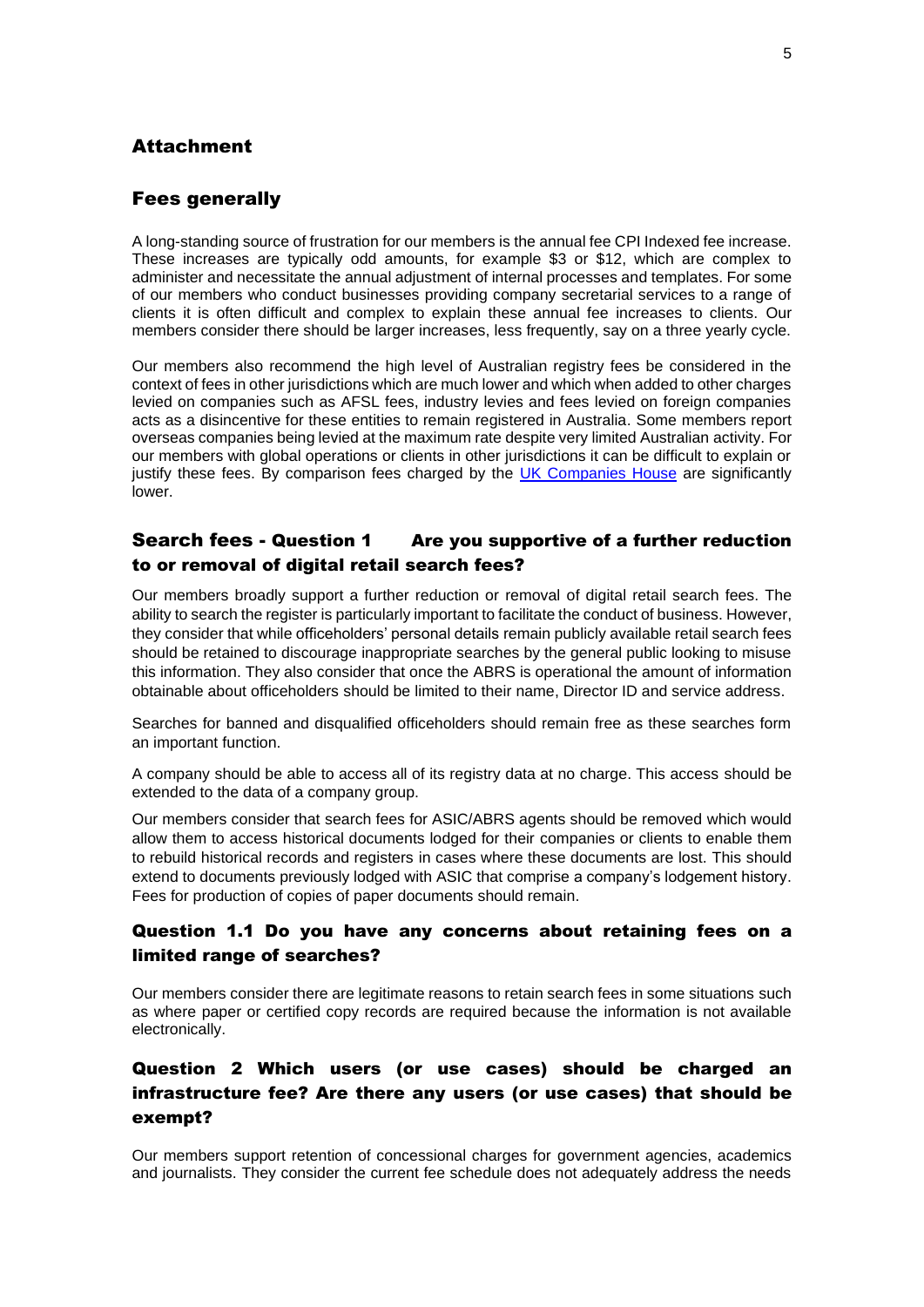of large commercial users, particularly as the new Register will employ more sophisticated technology and be more efficient which should reduce costs, particularly at scale.

One use case which our members do not consider should be considered a wholesale operation is the administration of large corporate groups. Many of our members work with companies which have a large number of subsidiaries and complex group structures. They should not be considered 'wholesale' users. This is because they are not administering these companies as a business, but rather in the context of the overall operations of a group of companies.

# Question 3 If a connection fee is introduced, which is preferable: a larger one-off fee onboarding fee, or a smaller ongoing subscription fee?

Our members would welcome further information about what the proposed fees replace and to which entities it would apply, particularly where it could negate the reduction covered in the response to Question 2.

## Question 4 If a usage charge is introduced how should it be set? For example, per company, attribute, unit of measurement (eg by API call)?

Our members endorse the proposals to simplify the late fee regime and a tiered approach. A usage charge per company is likely to be easier to administer and check.

## Question 5 Would you support a late fee regime with a single fee for late provision of information and a single fee for late payment?

## Question 6 If so, how should these fees be designed to ensure the information held on the registers is current and accurate?

Our members support late fees as a critical means of encouraging compliance and thereby maintaining the integrity and currency of the Register. For this reason, the late fee regime should incentivise the desired behaviour – prompt lodgement of accurate information. They strongly endorse the comments in the Consultation Paper about the 'complexity of the current late fee regime is a persistent source of confusion and complaints' and does not incentivise compliance. The complexity of the current regime is such that some of our members with many years of experience, say they are baffled by the task of calculating the applicable fees for late lodgement for multiple years in some situations.

They also support fees for both late lodgement and late payment and a tiered approach. A second larger tier is usually a good motivator to encourage action/compliance/ lodgement/payment.

The fees applicable and the process should be transparent. As noted above any increases in these fees should be larger but less frequent.

Our members consider there should be greater discretion to waive late fees and the current complex process for applying for refunds of late fees needs to be addressed as a priority. Our members report the same set of circumstances can lead to varying results on different occasions.

There needs to be a review of the late fee waiver rules to give the Registrar more flexibility and discretion which would substantially improve the administrative burden on companies. Our members also consider there needs to be flexibility to move a payment that is made from one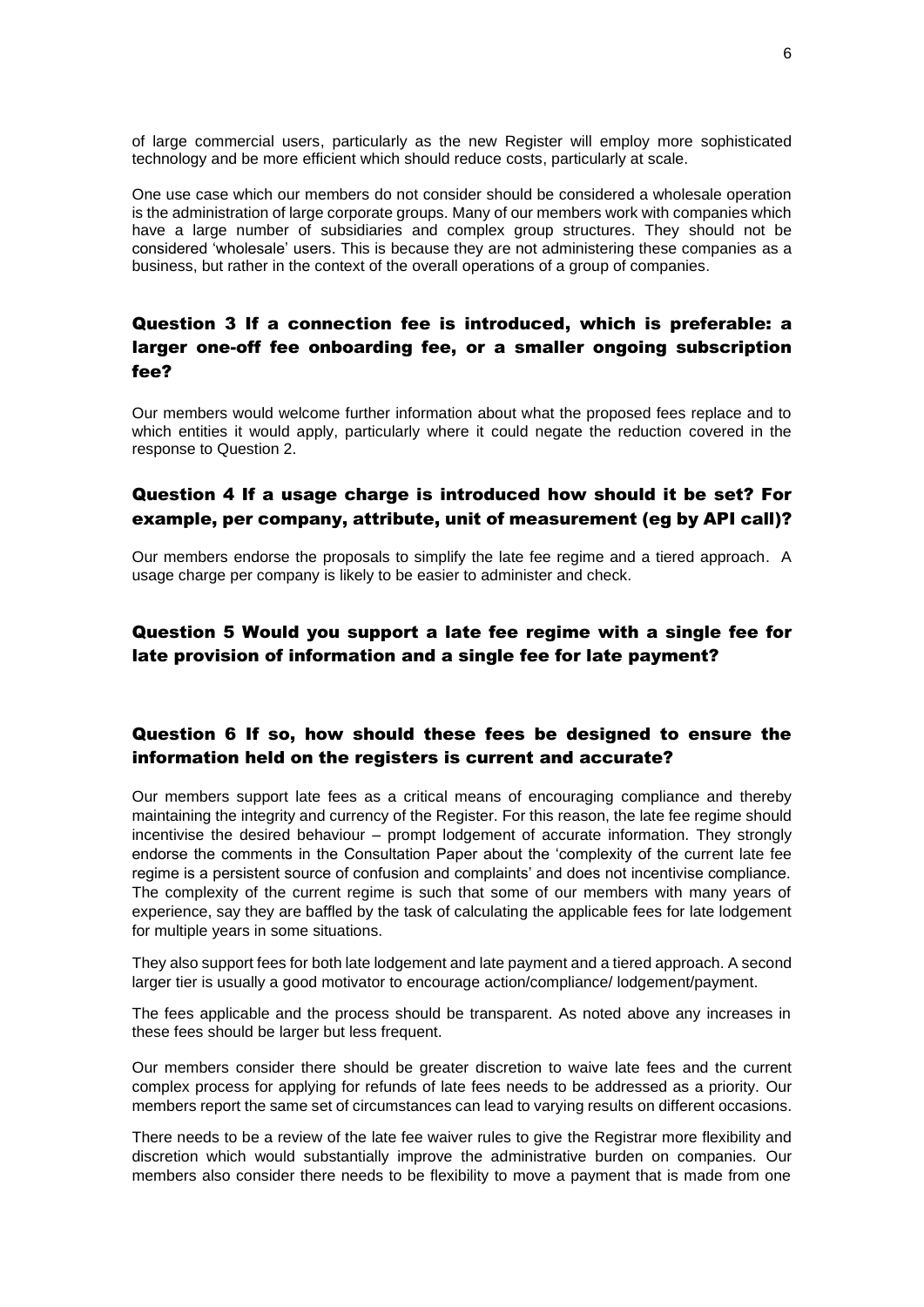company to another especially when the cause of the late payment is a reference number entry error, or alternatively for refunds to be given.

The existing difficulties have been exacerbated by the impact of the COVID-19 pandemic particularly for filing of paper forms and documents. Members report that companies based in Western Australia or overseas have faced significant delays to postal services, worsened by reduced cargo volumes, meaning forms and documents arrived late at the ASIC processing centre which was also subject to lock downs. They also report that in some cases items were lost in transit. This meant that critical registry information was out of date or inaccurate. Increased electronic lodgement will assist with these cases but this is still some time away. In the meantime, greater flexibility and discretion would assist these companies.

# Question 7 Are there any lifecycle fees that you believe are inefficient and counterproductive and should be specifically be removed? Are there any that should be retained?

See Question 8

# Question 8 Are you supportive of a rationalisation of lifecycle fees into tiered cost levels? If this change were adopted how many tiers should be there?

Our members consider that it is difficult to understand the rationale for the current list of prescribed lifecycle fees. Some lodgements attract fees, others do not. Our members support categorising lifecycle fees into tiers – with larger increases at less frequent intervals.

#### **Reinstatement of a company**

One situation which illustrates the complexity of the current fee structure arises is the interaction between the late fee regime and the fee to reinstate a deregistered company. There are legitimate reasons to reinstate a deregistered company, to enable litigation or because ASIC deregistered the company for non-payment of fees, being two of the more common reasons. The calculation to determine the costs of reinstatement and any applicable late fees is extremely complex. If this calculation is wrong, a company is then faced with the complex process of obtaining a refund.

A better way of promoting a desirable regulatory outcome would be to cap the reinstatement fees so that directors wishing to reinstate a deregistered companies are not discouraged by high reinstatement costs.

### **Registration fees**

Our members support a fee for registration of companies. Registering a company and the responsibilities attaching to being a director of a legal entity are onerous. Hence the registration fee needs to be sufficient to deter reckless registrations. They consider the current fee of \$512 is reasonable. The main administrative burden is created by the annual indexation of fees – see above.

#### **Renewal fees**

Again our members support larger increases to these fees at less frequent intervals. An additional difficulty is that ASIC does not currently send any payment reminders for renewal fees. Given the move to a new Register, our members consider it should be straightforward to send automated payment reminders with appropriate payments links. This would also assist in reducing late fees.